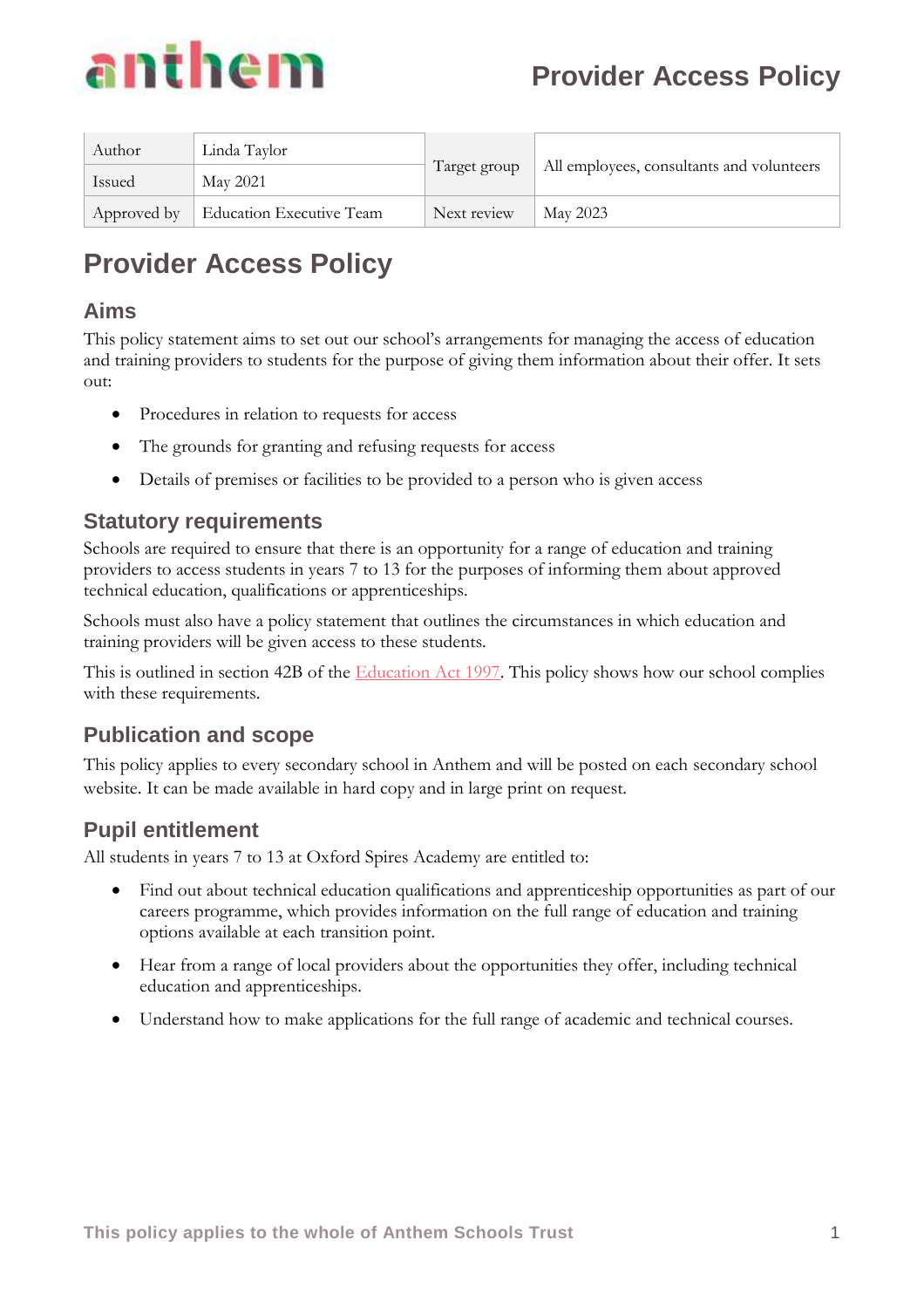

## **Management of provider access requests**

#### **Procedure**

A provider wishing to request access should contact: Dr J Watson, Vice Principal; 01865 415936; jwatson@spires.anthemtrust.uk.

#### **Opportunities for access**

A number of events, integrated into our careers programme, will offer providers an opportunity to come into school to speak to students and/or their parents/carers.

|                    | <b>Autumn Term</b>                                                                                                                                 | <b>Spring Term</b>                                                                                                                                                                                                         | <b>Summer Term</b>                                         |
|--------------------|----------------------------------------------------------------------------------------------------------------------------------------------------|----------------------------------------------------------------------------------------------------------------------------------------------------------------------------------------------------------------------------|------------------------------------------------------------|
| Year <sub>8</sub>  | 9 Nov, 3.30-4.30 - Learning about<br>university: parent and student<br>workshop<br>Adviza and City College at parents'<br>evening                  | Adviza at parents' evening<br>7-12 March - National Careers Week<br>talks on careers, universities and<br>apprenticeships                                                                                                  |                                                            |
| Year 9             | Adviza and City College at parents'<br>evening                                                                                                     | Adviza at parents' evening<br>15 Feb, 3.30-4.30 - Preparing for<br>competitive universities: parent and<br>student workshop<br>7-12 March - National Careers Week<br>talks on careers, universities and<br>apprenticeships |                                                            |
| Year 10            | Adviza and City College at parents'<br>evening                                                                                                     | Adviza at parents' evening<br>15 Feb, 3.30-4.30 - Preparing for<br>competitive universities: parent and<br>student workshop<br>7-12 March - National Careers Week<br>talks on careers, universities and<br>apprenticeships | 29 June - City College and<br>apprenticeships options talk |
| Year <sub>11</sub> | 23 Sept - Choices afternoon: Sixth<br>Form, College, Apprenticeships<br>16 Oct - Step Up session<br>Adviza and City College at parents'<br>evening | 20 Jan - Step Up visit<br>Adviza at parents' evening<br>7-12 March - National Careers Week<br>talks on careers, universities and<br>apprenticeships                                                                        |                                                            |
| Year <sub>12</sub> | Mentors work with Year 12 students                                                                                                                 | Mentors work with Year 12 students                                                                                                                                                                                         | Mentors work with Year 12 students                         |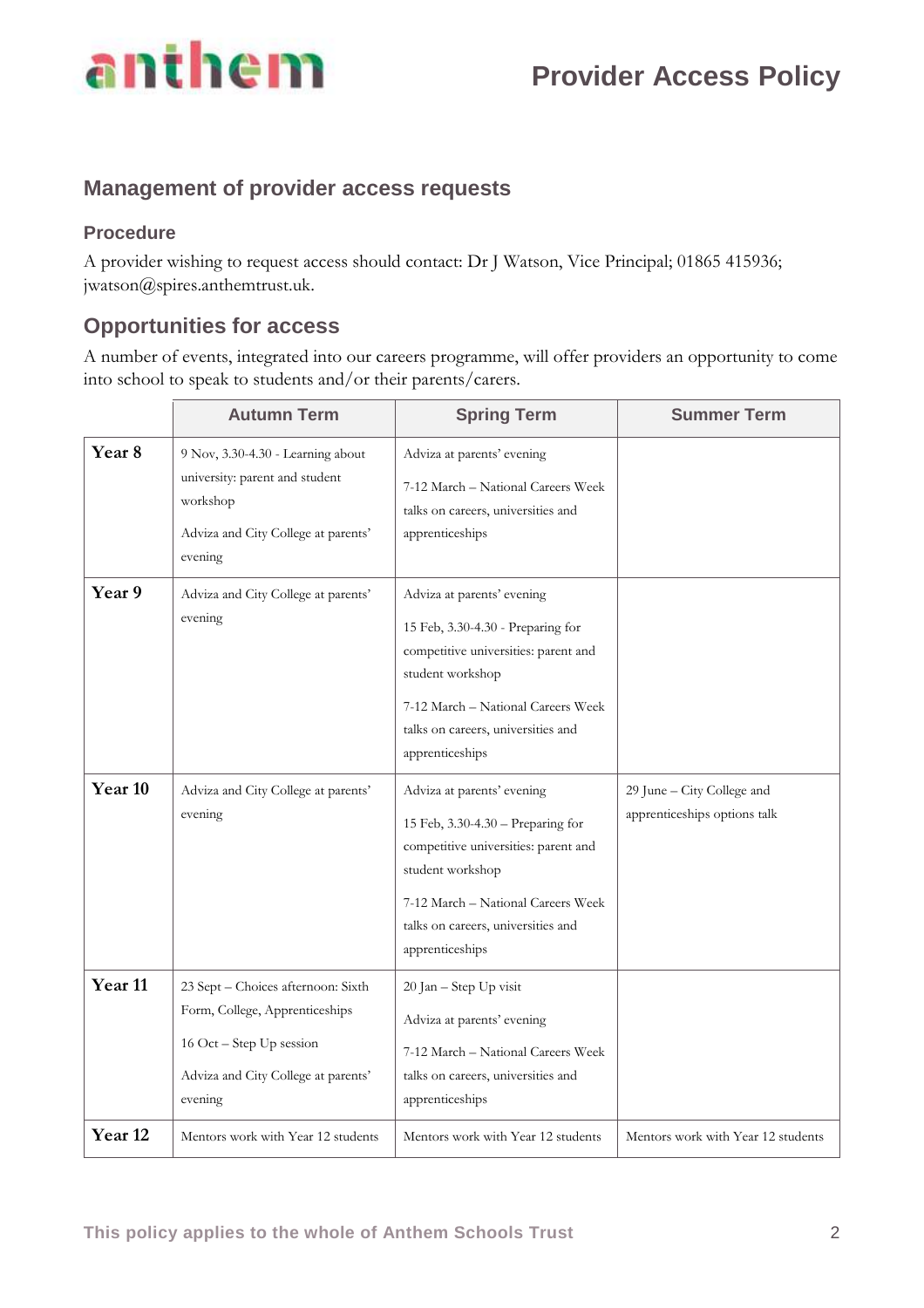# anthem

|                    | Adviza and City College at parents'<br>evening | 28 Jan – City College application<br>support session for Steppers<br>Adviza at parents' evening<br>7-12 March - National Careers Week<br>talks on careers, universities and<br>apprenticeships 5 Mar – Year 12<br>Apprenticeship Afternoon | 27 June-1 July – Higher Education<br>and Research week (including Oxford<br>Brookes HE Day)<br>1 July – Assessment Centre Day<br>11-15 July – Work Experience Week |
|--------------------|------------------------------------------------|--------------------------------------------------------------------------------------------------------------------------------------------------------------------------------------------------------------------------------------------|--------------------------------------------------------------------------------------------------------------------------------------------------------------------|
| Year <sub>13</sub> | Adviza and City College at parents'<br>evening | Adviza at parents' evening<br>7-12 March - National Careers Week<br>talks on careers, universities and<br>apprenticeships                                                                                                                  |                                                                                                                                                                    |

The events listed above are subject to change and this is not an exhaustive list, as we respond to new opportunities and the needs of our students.

Please speak to Dr J Watson to identify the most suitable opportunity for you.

# **Granting and refusing access to providers**

Access to our students has to fit into our Careers and Aspiration year plan, avoiding key times such as mock exams. But otherwise we find every opportunity for outside providers to communicate with our students.

Access will be provided based on meeting the following criteria:

- Adequate room(s) and equipment are available, based on existing timetable and letting commitments.
- Staff are available to attend, taking account of participant numbers and teaching timetables, to ensure DBS regulations are complied with.
- Students are available to attend, depending on the dates requested and curriculum considerations.
- Providers are able to present impartial, unbiased and high-quality, age-appropriate content, meeting equal opportunity requirements.
- Providers are GDPR compliant.

# **Safeguarding**

The school and Anthem are committed to keeping children safe and our Child Protection and Safeguarding Policy outlines the school's procedure for checking the identity and suitability of visitors. Education and training providers will be expected to adhere to this policy, which can be found on our school website.

# **Complaints**

Complaints about services from providers who use school premises or facilities should be directed to the provider concerned.